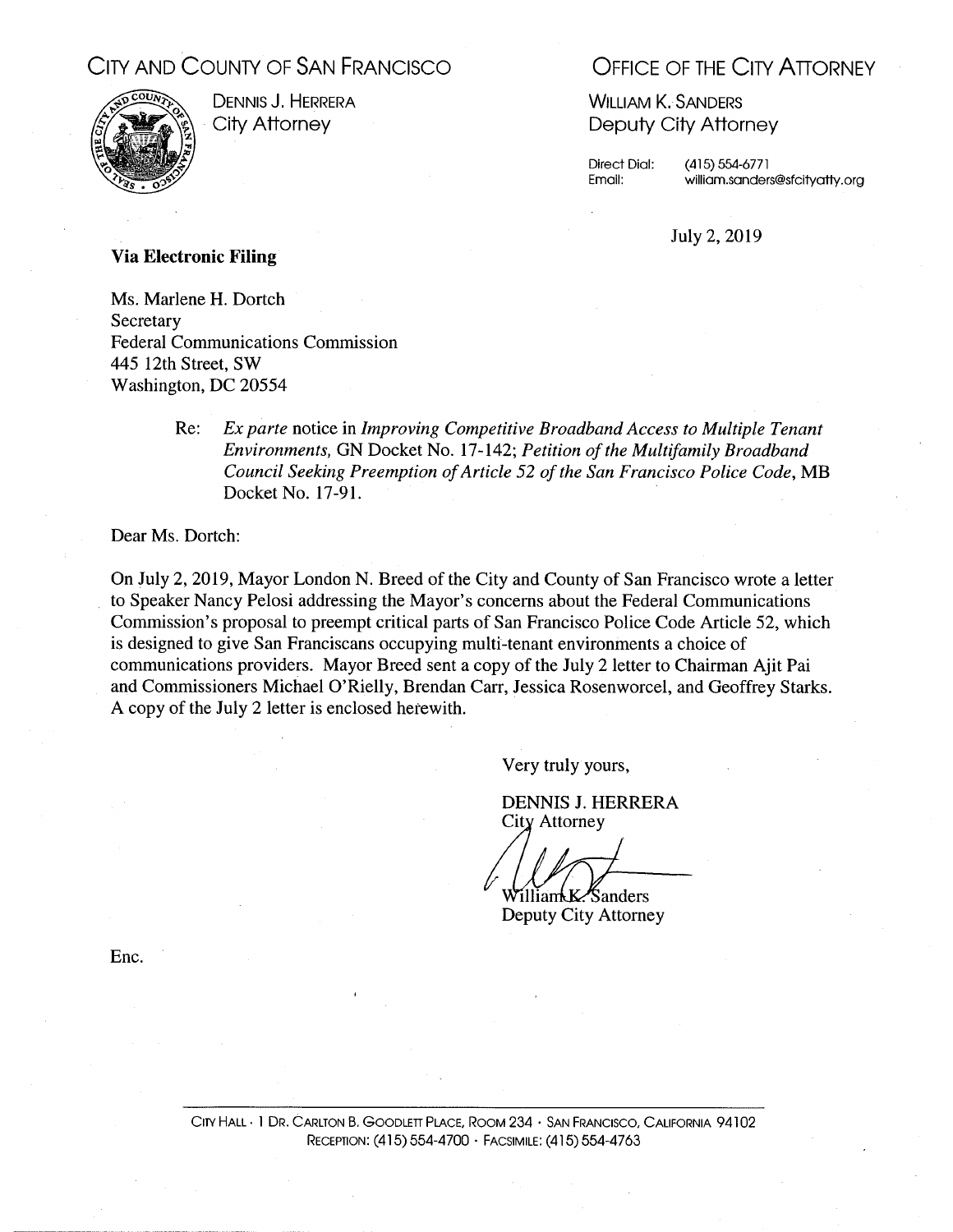OFFICE OF THE MAYOR  $\frac{|\widetilde{G}|}{|\widetilde{G}|}\sqrt{\widetilde{G}(\widetilde{G})}$  (2) LONDON N. BREED SAN FRANCISCO **MAYOR** (ELAMENT)



July 2, 2019

Honorable Nancy Pelosi The Speaker of the House of Representatives United States Capitol Washington, DC 20515

Dear Madam Speaker,

I am writing to express my appreciation for your leadership in taking action against the attempt by the Federal Communications Commission (FCC) to overturn San Francisco's local ordinance that promotes broadband competition. As you are aware, FCC Chair Pai has scheduled a vote at the July 10, 2019 meeting that would reduce consumer choice and stifle competition for communications services for San Franciscans. I refer to the FCC's draft [Notice of Proposed](https://docs.fcc.gov/public/attachments/DOC-358068A1.pdf)  Rulemaking and Declaratory Ruling - [GN Docket No. 17-142, MB Docket No. 17-91](https://docs.fcc.gov/public/attachments/DOC-358068A1.pdf) (Proposed Order). If adopted as drafted, the Proposed Order would pre-empt critical parts of a San Francisco ordinance designed to give San Franciscans occupying multi-tenant environments (MTEs) a choice of communications providers.

In December of 2016, the City adopted the "Choice of Communications Services Providers in Multiple Occupancy Buildings" Ordinance. (Ordinance 250-16 adopting San Francisco Police Code 52) (Article 52). I served as President of the Board of the Supervisors at that time and voted in favor of the ordinance. Article 52 prohibits property owners from interfering with the choice of communications providers by occupants of MTEs. The law establishes a process for communications providers to gain access to MTEs in response to requests from occupants, incentivizing providers to offer residents the best services at the lowest prices benefiting all San Franciscans.

A key element of Article 52 is a requirement that existing wiring owned by property owners be made available for use by other communications providers, *if feasible*. This sharing allows more than one communications provider to use wires on existing cables. The type of sharing contemplated by Article 52 is common practice in many MTEs and has led to healthy competition among communications providers. The Board of Supervisors adopted Article 52 to expand this practice to additional buildings where the property owner had not allowed multiple providers.

On June 19, 2019, the FCC issued the Proposed Order for consideration at its July 10 meeting. Among other things, if adopted the Proposed Order would "preempt an outlier San Francisco ordinance to the extent that it requires the sharing of in-use wiring." As discussed above, this characterization of Article 52 is wrong. Article 52 does not require sharing of "in-use" wiring. The Proposed Order also suggests that this "forced sharing of in-use facilities . . . encourages providers to free ride on existing infrastructure rather than building their own." In making this statement, the Proposed Order ignores clear language in Article 52 that a "property owner is entitled to just and reasonable compensation from a communications services provider." While